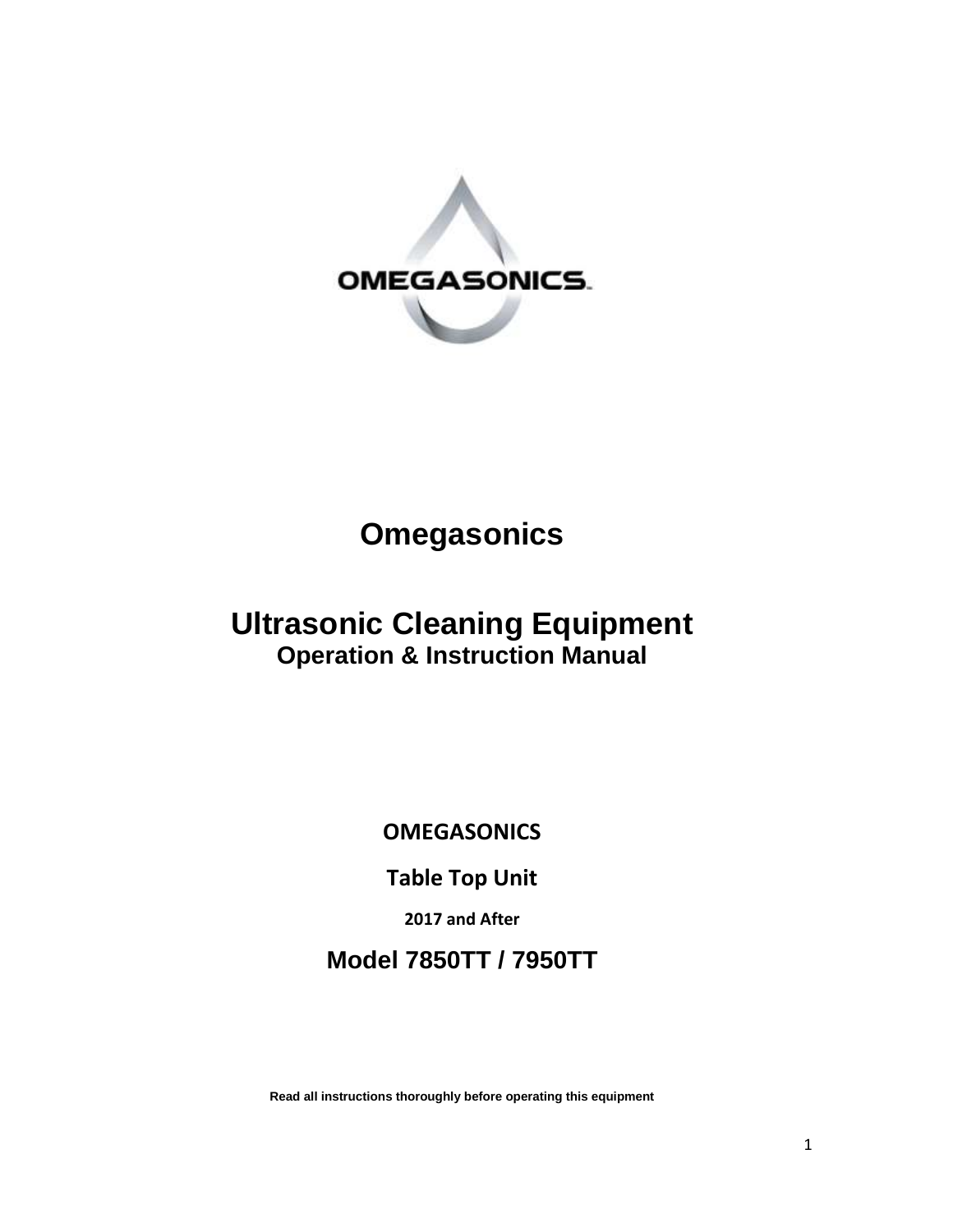## **TABLE OF CONTENTS**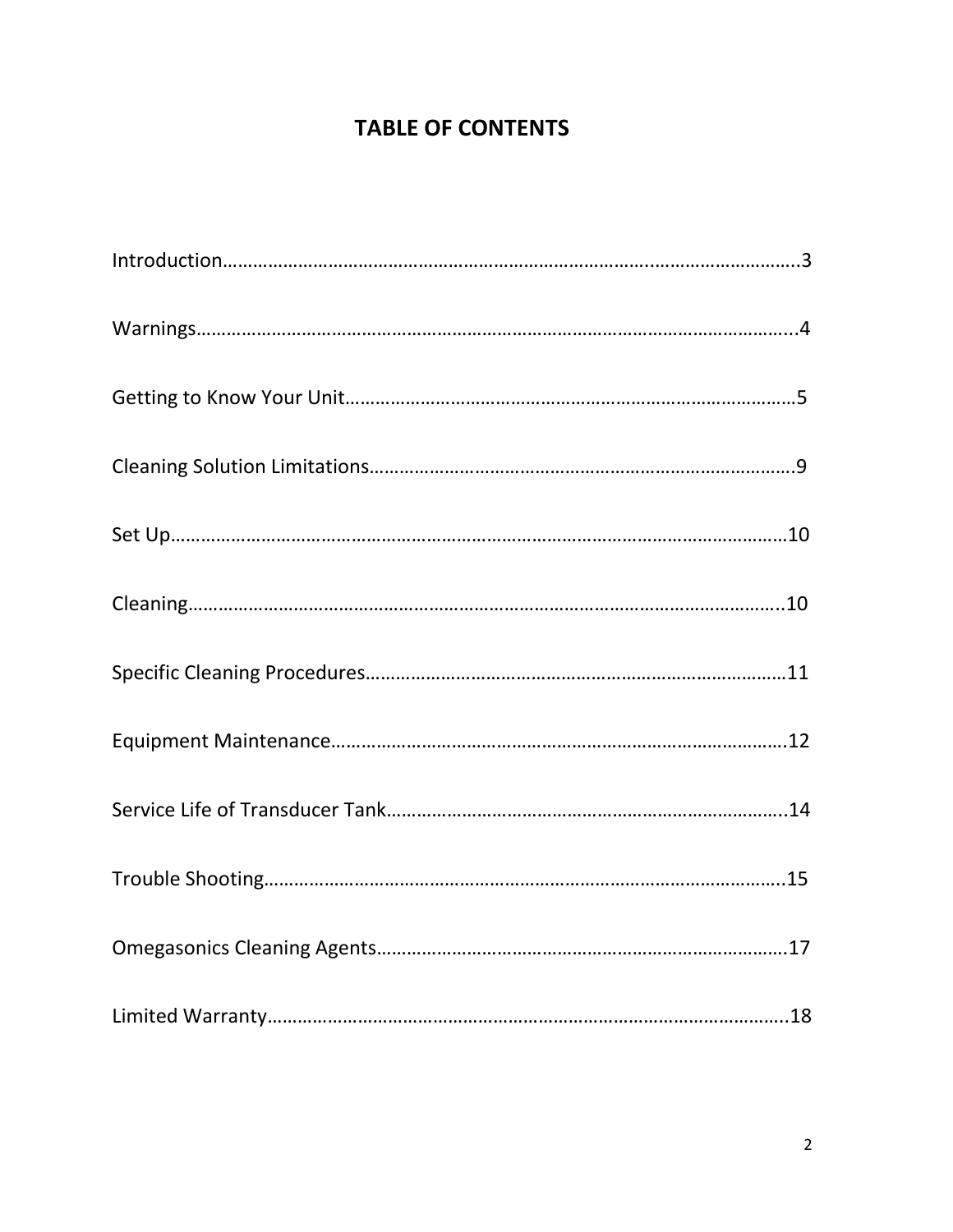# **INTRODUCTION**



### **About the Ultrasonic Cleaning Process**

Congratulations! You have purchased an Omegasonics Ultrasonic Parts Washer.

But how does Ultrasonic Cleaning work?

When ultrasonic energy is introduced into a cleaning solution, alternating patterns of low and high pressure phases occur. This process forms microscopic vacuum bubbles. During the subsequent high pressure phases, the bubbles implode violently. This is called cavitation.

Cavitation provides an intense scrubbing action that leads to an unsurpassed cleaning speed and consistency when compared with simple soaking or immersion with agitation. Additionally, the bubbles are small enough to penetrate even microscopic crevices, cleaning them thoroughly and consistently. As a result, ultrasonic cleaning is one of the most highly effective and efficient methods you can use for cleaning a wide array of items.

Omegasonics provides a complete line of quality ultrasonic cleaning washers that have been developed for industries that have historically used technology that is quickly becoming outdated. While other companies use environmentally harmful cleaning solvents, we provide state-of-the-art, labor saving, fast, efficient and environmentally safe alternatives.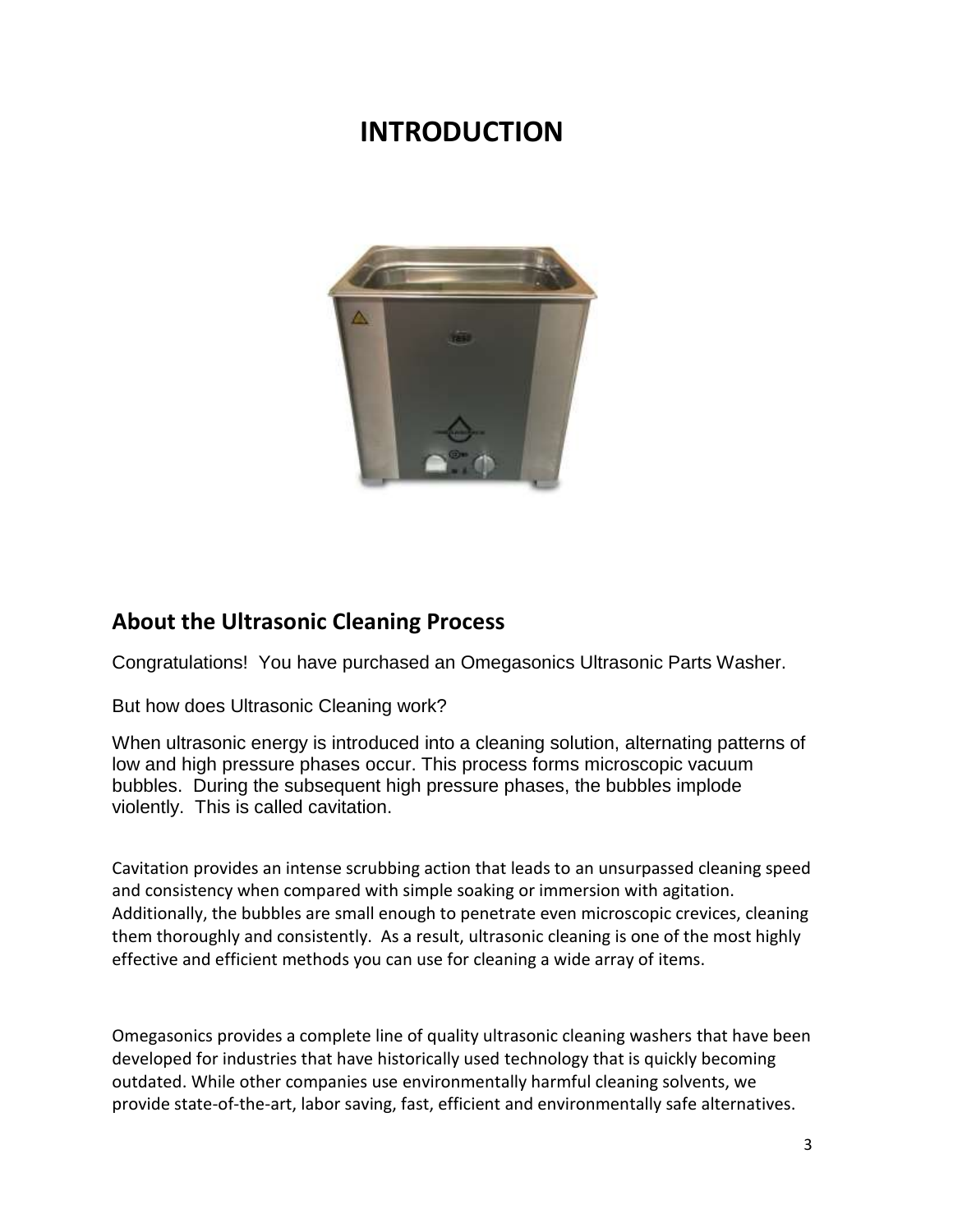# **WARNINGS**

Failure to read these warnings may cause the unit to fail, personal injury or property damage.

- Connect the unit to a grounded shockproof socket only. Ensure that the values indicated on the nameplate of the unit must correspond with the available connecting conditions. The unit must be connected to a single phase, 120 volt AC grounded electrical outlet.
- Check the ultrasonic unit for possible transport damages before initial operation.
- In case of visible damage **do not** connect the unit to a power source, contact your supplier.
- Do not use this machine for cleaning live animals, pets or plants.
- Do not plug equipment into a power source that utilizes a GFI receptacle. Ultrasound passes a small, trickle current through the neutral which will cause GFI's to trip.
- Never plug in or operate the unit (heat or ultrasound) without the appropriate liquid level in the tank (1" from the top).
- This ultrasonic cleaning unit has been designed for cleaning items using liquid soap only.
- Any detergents or chemicals used in this equipment must be compatible with 300 series stainless steel. Do not use any chemicals that contain any strong acids i.e. hydrochloric, sulfuric or muriatic acid. These chemicals will cause permanent damage to the stainless steel welds.
- Use only biodegradable cleaning agents. Never use solvents or flammable cleaning solvents without approval from Omegasonics. Any chemistry with a flash point below 82˚C should never be used with an ultrasonic cleaner.
- Ensure that sensitive surfaces are exposed to ultrasonic activity for short periods of time only. If in doubt check the cleaning progress regularly and observe the state of the surface material.
- Due to the heated liquid in the tank, use the basket to insert or remove parts from the tank. Always switch off the unit when placing items in or taking them out of the tank. Do not place parts on bottom of tank.
- Do not operate the unit with wet hands.
- Do not open the internal circuitry of the equipment, disassemble any part or parts, or move or remove any components or electrical devices.
- Never attempt to perform maintenance on the equipment when the unit is energized or when the cleaning solution is hot. The cleaning liquid and unit heat-up even if heat is switched off.
- Disconnect the power source when moving the unit to a new location.
- Avoid splashing water outside the tank.
- Do not immerse unit in water.

*The manufacturer cannot be held liable for damages of persons, equipment or items cleaned caused by improper use*. *Only qualified technically trained personnel should perform any electrical maintenance on this machine.*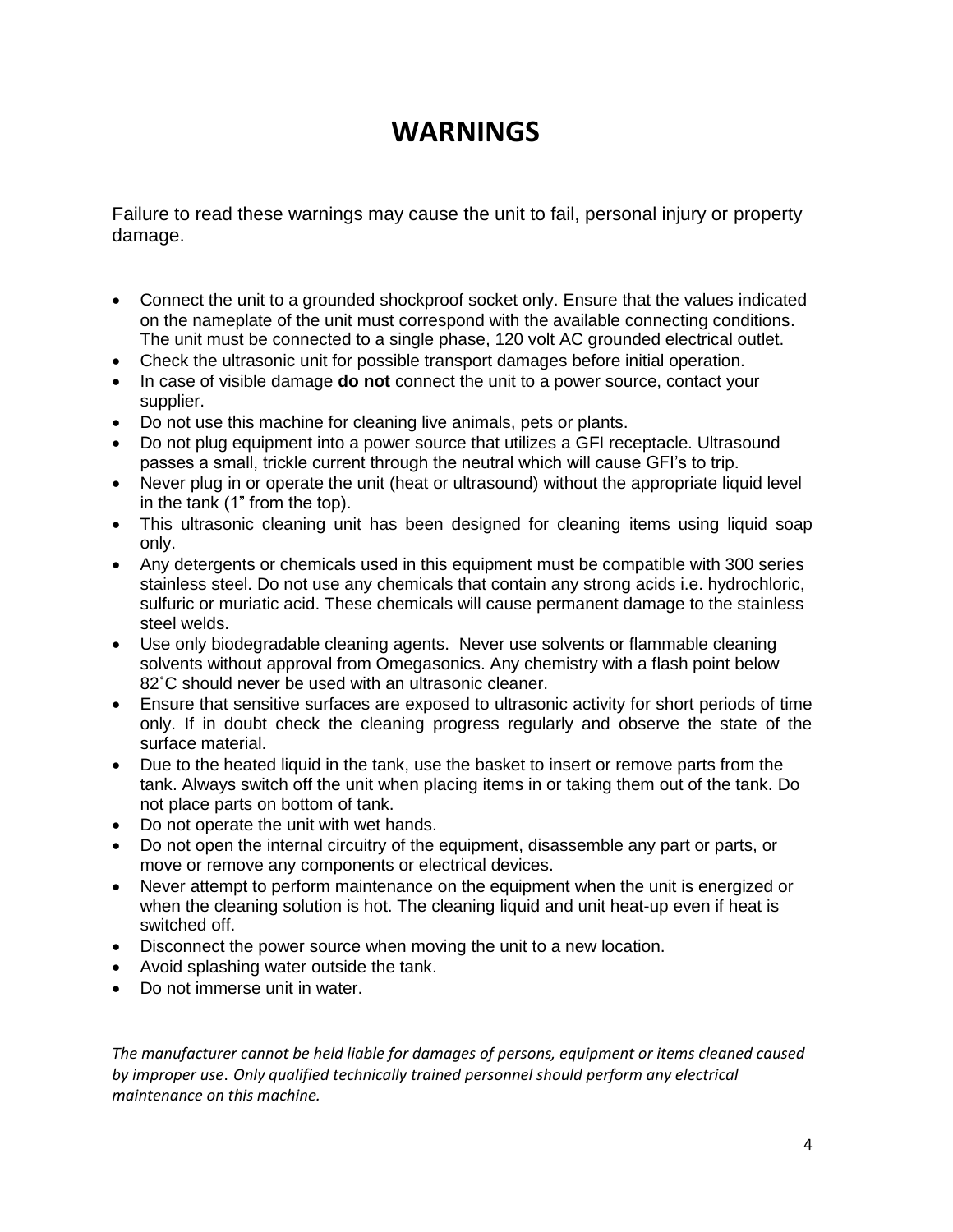# **GETTING TO KNOW YOUR UNIT**

#### **Delivered Equipment**

- Ultrasonic cleaning unit
- Lid
- Electrical Power Cable
- Tube socket with tube clamp
- Operating Instruction Manual
- Basket

# Ultrasound LED Display/ **button** Cleaning Period Turning **OMEGASONICS.** Knob Temperature Turning KnobTemperature LED Display

- **Cleaning Period Turning Knob** Operation time setting options (in minutes). Using a numerical option will result in an automatic switch-off once the desired time has been completed. Use the permanent "ON" position for continued operation. This requires that the unit be switched off by hand. For safety reasons, the unit is automatically switched off after 8 hours of permanent operation.
- **Temperature Turning Knob** The temperature can be set in increments of 5° in a range of 30° – 80°C. In order to activate the temperature, turn the knob to the desired number and then turn the *Cleaning Period Turning Knob* to the "ON"

### **Front Control Panel**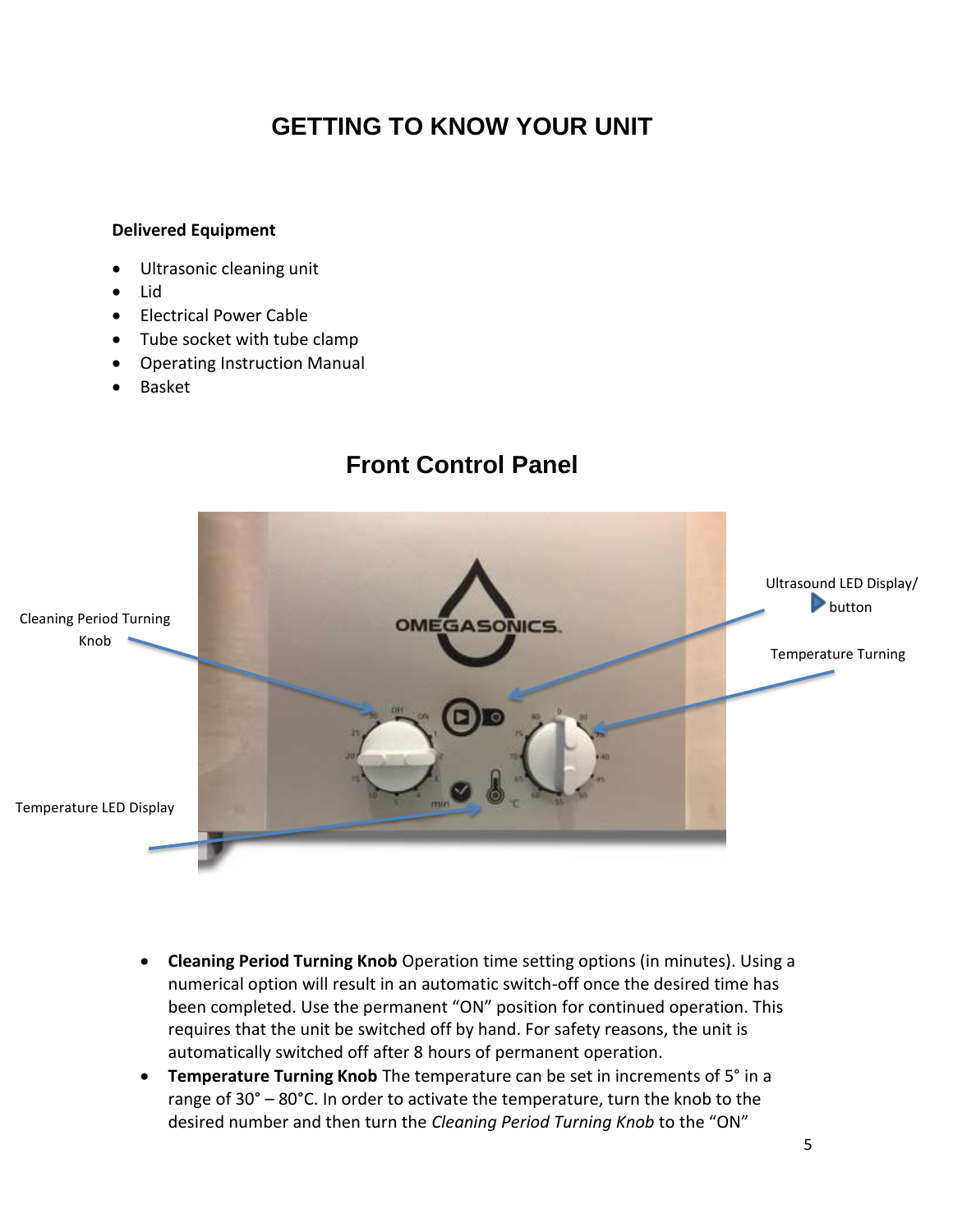position (or whichever increment of time you desire). This will start the heating process. Even though you are selecting a time (or continuous) option, the ultrasound will NOT be activated, and the timing will not start, until the  $\triangleright$  is pressed.

- **Temperature LED Display** is lit when heating is switched on.
- **Button** Turns the ultrasound on/off.
- **Ultrasound LED Display** is lit when ultrasound is switched on.

To set the value of either the time or heat, turn the knob clockwise. To reset the value, turn the knob counterclockwise.



### **Drain Knob**

- **Vertical Position**: drain open
- **Horizontal Position**: drain shut

### **Drain Outlet / Cord Socket**

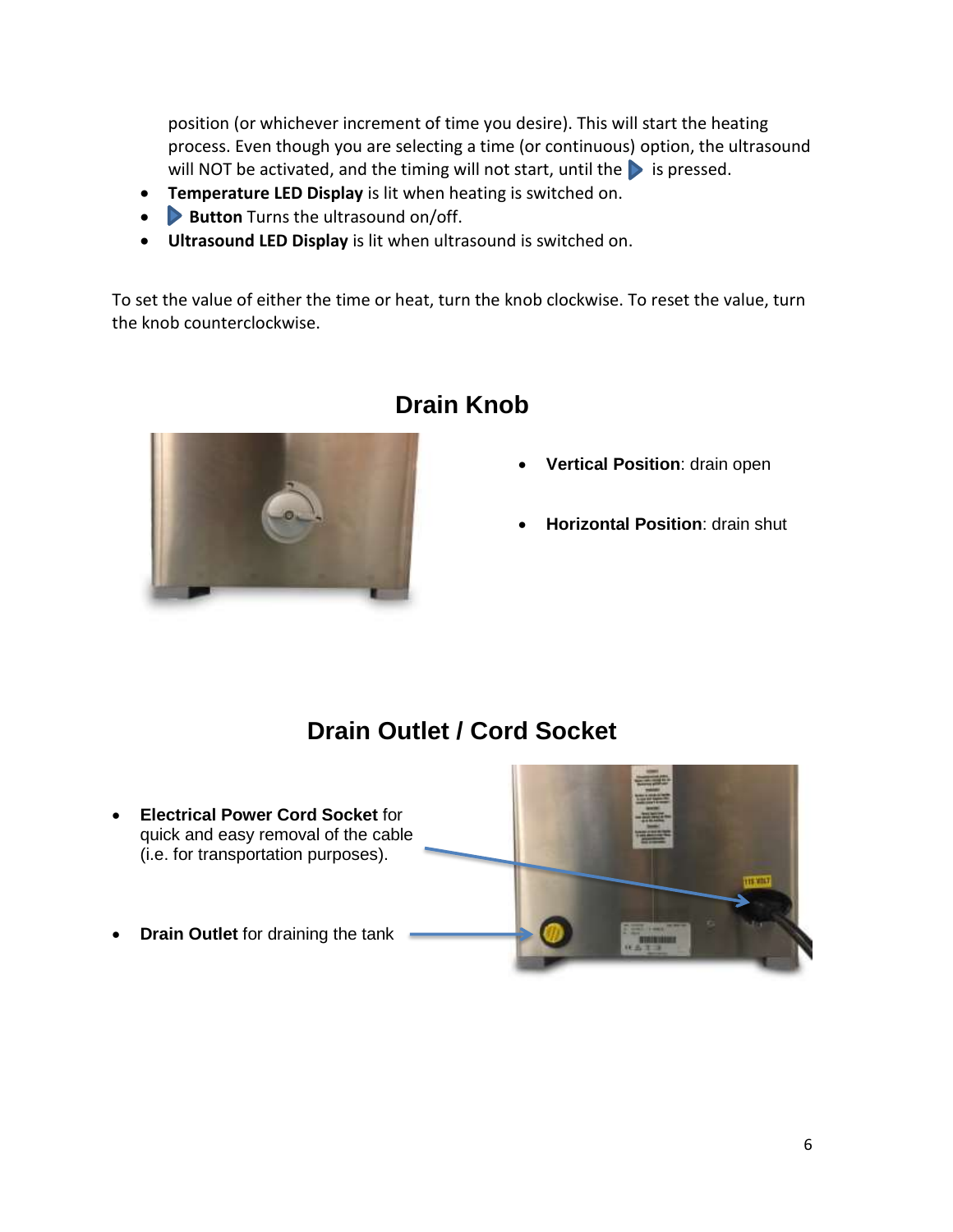### **CLEANING SOLUTION LIMITATIONS**

#### **Flammable**

Never use flammable liquids or solvents directly in an ultrasonic cleaning tank. Their use increases the risk of fire and explosion. Ultrasound increases the volume of vaporization of liquids and creates a very fine mist that

can catch fire on any ignition source at any time.

#### **Aqueous Cleaners**

Do not use aqueous cleaning media with pH values in the acid range (pH < 7) directly in the ultrasonic tank if fluoride (F), chloride (Cl) or bromide (Br) ions can be taken in by the removed dirt or through the cleaning chemical. These can destroy the stainless-steel tank by crevice corrosion within a very short period of ultrasonic operation.

Other media which can destroy the stainless-steel tanks when used in high concentrations or with high temperatures during ultrasonic operation are: nitric acid, sulfuric acid, formic acid, hydrofluoric acid (even diluted).

The above limitations for the use of chemicals in an ultrasonic bath also apply for the aforementioned chemicals when these are brought into an aqueous (particularly distilled water) bath through entrainment or from the removed dirt.

The limitations of use also apply to the standard cleaners and disinfectants if these contain the above mentioned compounds.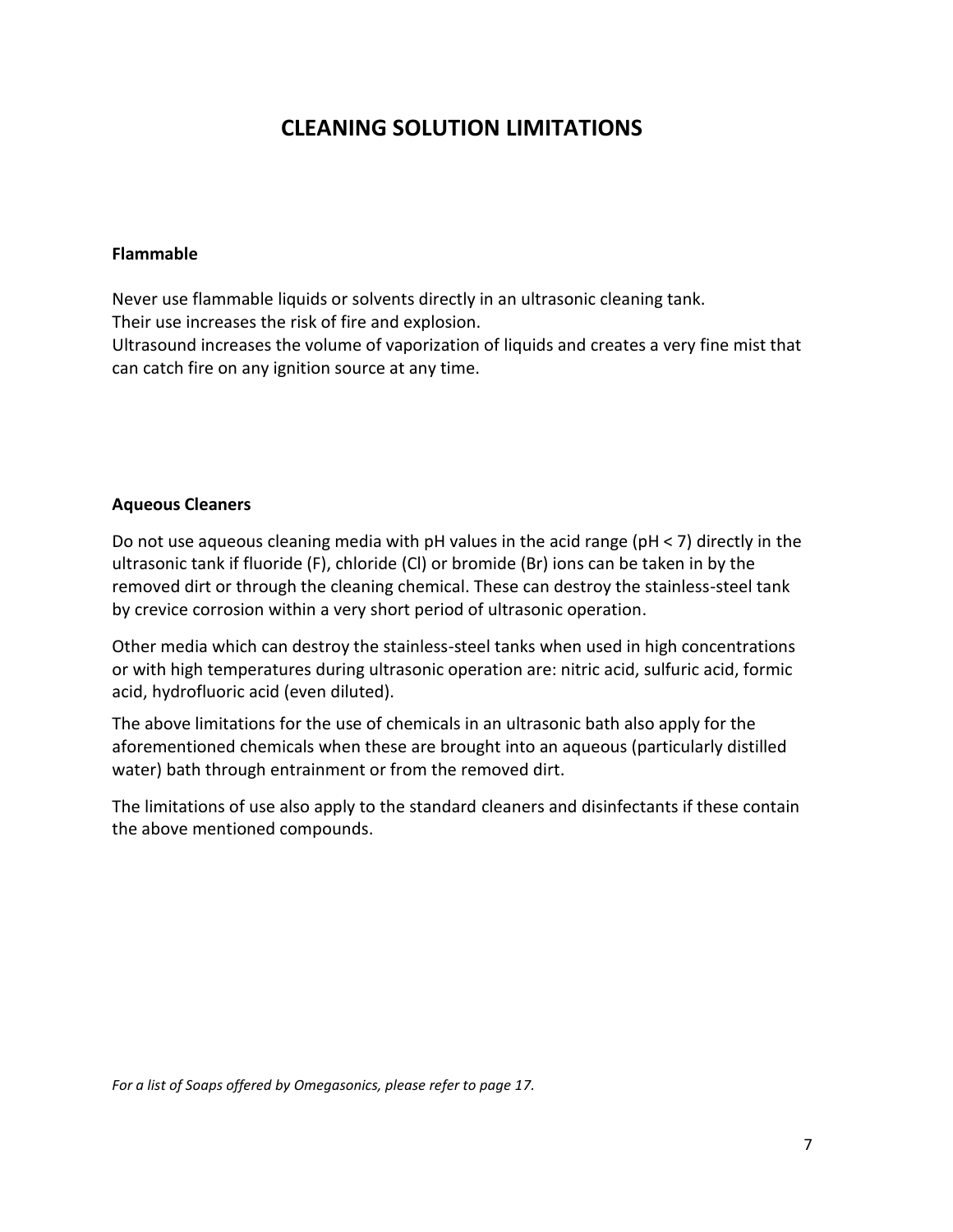### **SET-UP**

- Ensure that the workplace is sufficiently ventilated.
- Do not use a soft surface (i.e. carpet) as this may impede the ventilation of the unit.
- Operation should only occur indoors.
- Unscrew (counterclockwise) the plastic screw cap from the rear drain outlet.
- Screw (clockwise) the tube socket (included) onto the inside thread of the drain outlet.
- Turn the tube socket into the required drain position. The plastic thread is self-sealing when the socket has been screwed in by hand as far as possible. (Note: Unscrewing the tube socket counterclockwise can cause a leak of the thread.)
- Put a standard ½" diameter tube (customer-supplied) onto the socket and fix it with the clamp.
- Plug the detachable electrical cord into the back of the unit.
- Plug the unit into a grounded 110-120V power source.Close the drain valve before filling the tank (turn the drain knob on the tank to the horizontal position).
- Fill the cleaning tank with a sufficient quantity of a suitable cleaning liquid and water before turning-on the unit.
- The marked maximum filling level of the tank indicates the recommended filling level with items to be cleaned in the tank.
- To quickly heat up the liquid in the tank and to prevent unnecessary energy losses, we recommend use of the lid.
- Do not exceed a temperature of 80°C inside the tank.

### **CLEANING**

#### **Timed**

- Select the required temperature.
- Set the required ultrasonic cleaning period.
- When the set cleaning period has run down, the ultrasonic activity switches off automatically. The heating continues operating at the set temperature.

#### **Continuous**

- For permanent operation turn the turning knob clockwise into "ON" position. In this operating mode there is no automatic switch-off. The ultrasonic activity must be switched off by hand. After the cleaning process has been finished, press the  $\blacktriangleright$  key to switch off. Alternatively, turn the knob back into "Off" position.
- In order to avoid unintended permanent operation, the Omegasonics units are equipped with a safety switch-off automatically. The unit switches off completely after 8 hours of permanent operation. If you wish to continue the operation, start the unit again.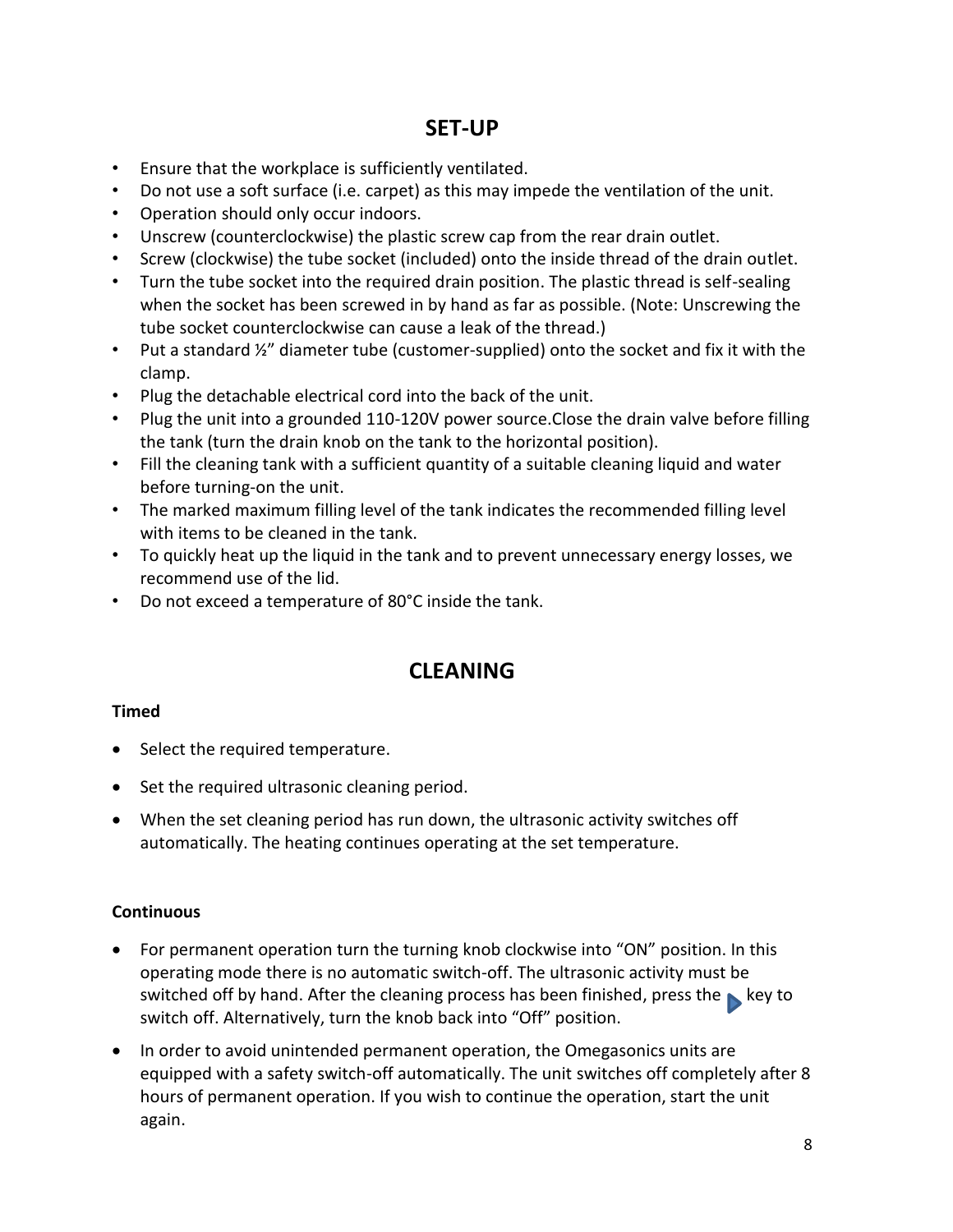# **SPECIFIC CLEANING PROCEDURES**

### **Carburetors**

- In the ultrasonic bath, preheat 1 part OmegaSupreme with 10 parts clean water to a temperature of 66˚C.
- Remove float bowls and jets from the carburetor to be cleaned.
- Hoses and gaskets do not need to be removed.
- Using a basket, lower the part into the bath and clean for 15 minutes
	- o Longer time is necessary for carburetors with extreme corrosion.
- Remove carburetor and blow out all ports, ensuring that air flows freely.
- Jets should be placed in a strainer and cleaned in the tank, by themselves, for the same amount of time.
	- o Jets that are extremely corroded or plugged will likely need to be replaced.

### **Electrical Components**

- In the ultrasonic bath, preheat 1 part Omega AquaClean with 64 parts clean water to a temperature of 46˚C. A higher dilution may be required depending on the severity of contamination.
- If it exists, excess water should be removed as quickly as possible.
- UnWet CPDL should be used to stabilize the components if moisture exists, prior to cleaning.
- Vacuum excess soot with a HEPA-style vacuum prior to placing in bath.
- Pre-spray the outside of the components with a 1 part OmegaSmoke, 64 parts clean water mixture. Let sit for 2 – 5 minutes depending on the degree of the exterior soot.
- Place components in basket, do not stack, and clean for 2 minutes.
- Remove the basket from bath and rinse with free flowing de-ionized water.
- Blow off excess water with compressed air.
- Place a bowl of 1 part Omega Deodorizer and 1 part clean water at the bottom of the drying chamber and dry the electronics for 10 hours at 49˚C.
- Ensure that the items are dry before connecting to a power source.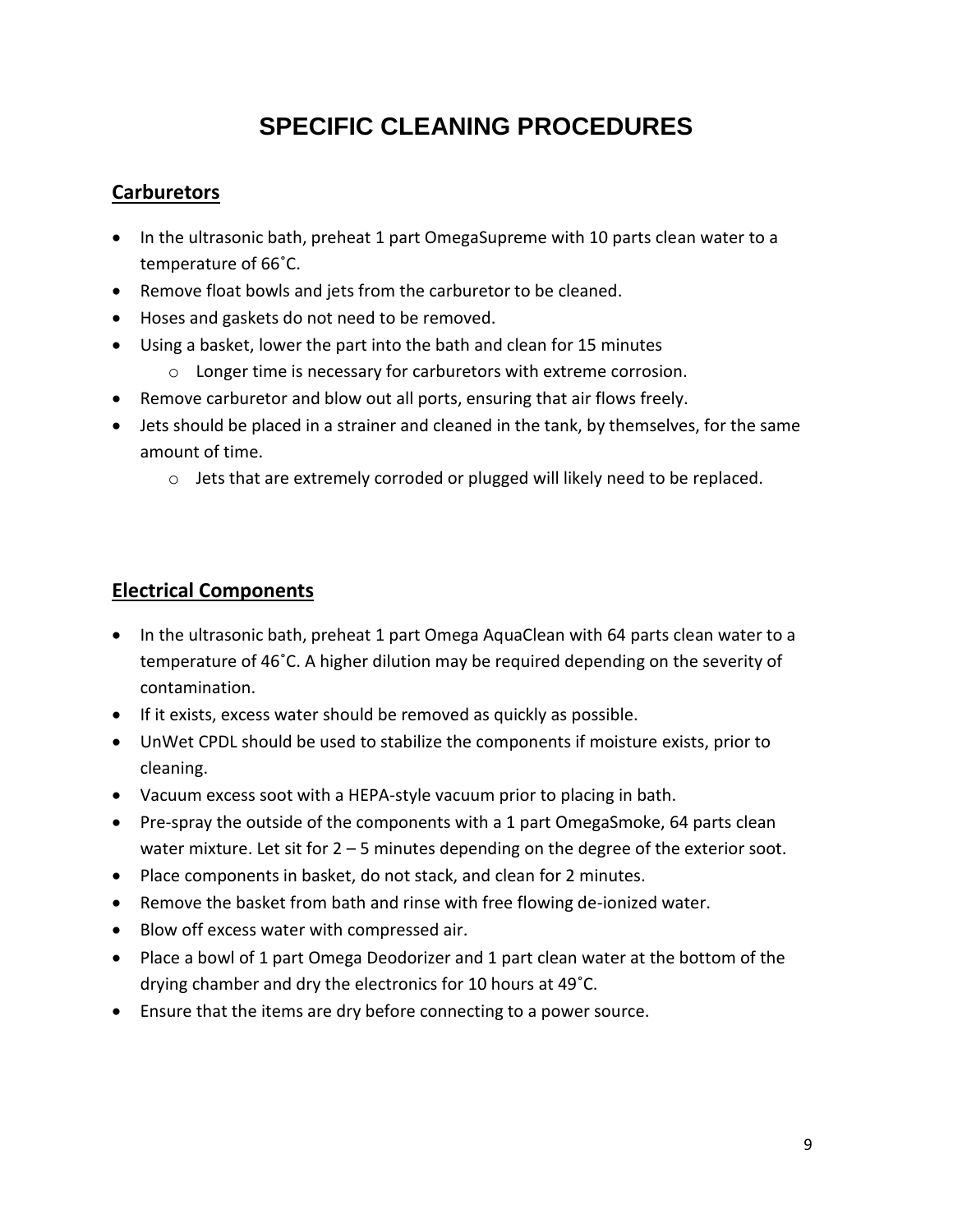### **Pistons**

- In the ultrasonic bath, preheat 1 part OmegaSupreme with 10 parts clean water to a temperature of 68˚C.
- Place the piston, face down, in the basket and submerge the basket into the bath.
- Presoak for 10 minutes. Once this is done, activate the ultrasound for 15 minutes.
- Remove the piston and use a wire brush to knock off any heavy carbon deposits.
- Submerge the basket into the bath gain, and clean for another 15 minutes.
- Rinse thoroughly
- NOTE: If aluminum scarring is present, stop the ultrasonic cleaning process.

### **Metal Parts**

- In the ultrasonic bath, preheat 1 part OmegaSupreme with 10 parts clean water to a temperature of 66˚C.
- Place the metal parts into the basket with the cavity containing heaviest residue facing the bottom of the basket.
- Submerge the basket into the bath and rotate the housings (if applicable) keeping them underneath the surface to allow air bubbles to be removed from the part.
- Clean the part for 5 minutes.
- Once completed, rotate the part 180˚ if the part facing opposite the ultrasonic transducers is heavily soiled.
- If necessary, clean the part for an additional 5 minutes.
- Once the part is cleaned, remove from the bath and rinse using water that is 150˚F.
- Blow off the excess water using compressed air.
- Due to the heat of the metal, after being removed from the bath, it will dry quickly, on its own ("flash dry").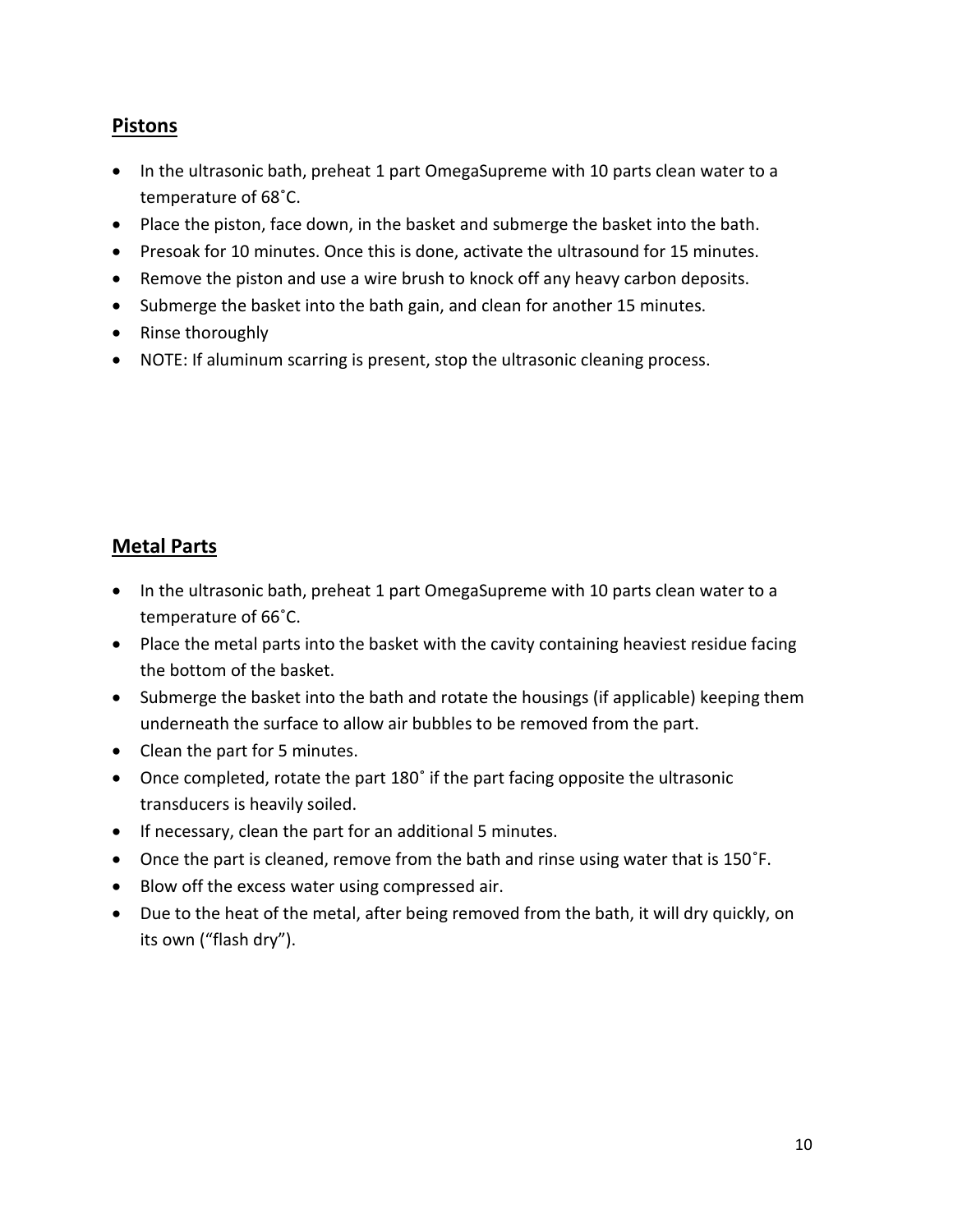### **Firearms**

- In the ultrasonic bath, preheat 1 part OmegaBlue with 32 parts clean water to a temperature of 46˚C.
- Disassemble the firearm into its major components. If it is equipped with a scope, it can be left attached.
- Spray the components with a spray bottle containing 1 part OmegaBlue, 21 parts clean water solution. Let sit for  $1 - 3$  minutes.
- Rinse off the residue loosened by the solution.
- If the stock is synthetic, it can be cleaned with the other metal parts. If it is wooden, use a basket to submerge it into the bath and clean for 1 -2 minutes.
- Using a basket, submerge the components into the bath and clean for  $1 5$  minutes, until all residues are removed.
- You may spot clean using the spray bottle solution and a 3M pad that is green or light in color.
- Rinse all components with de-ionized water that is 46 49°C.
- Blow off excess moisture with compressed air and dry using a hand-held hot air dryer.
- Lubricate using light gun oil or silicone spray.
- Test using industry standards.

### **Bicycle Parts**

- In the ultrasonic bath, preheat 1 part OmegaSupreme with 10 parts clean water to a temperature of 60˚C for aluminum, or 66˚C for chains, derailleurs and gears.
- Place the items into the basket with the cavity containing heaviest residue facing the bottom of the basket.
- Clean the part(s) for 5 minutes.
- Once completed, rotate the part 180˚ if the part facing opposite the ultrasonic transducers is heavily soiled.
- If necessary, clean the part for an additional 5 minutes.
- Once the part is cleaned, remove from the bath and rinse using hot water.
- Blow off the excess water using compressed air.
- Due to the heat of the metal, after being removed from the bath, it will dry quickly, on its own ("flash dry").
- Note: If your aluminum parts develop any type of scarring or starbursts on the surface, lower the bath temperature to 54˚C.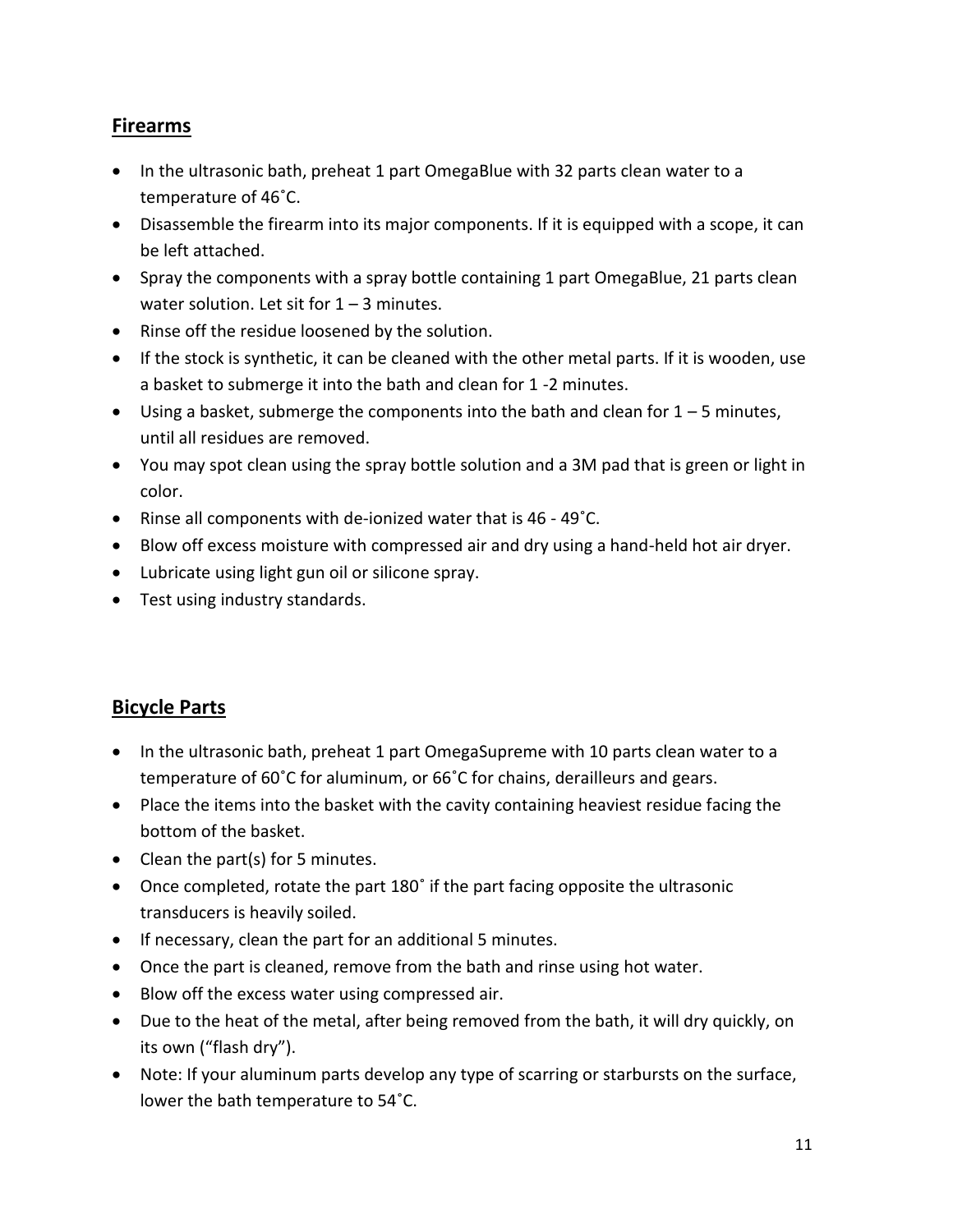### **EQUIPMENT MAINTENANCE**

#### **General**

- Keep the bath free of oils, grease and any foreign materials.
- Skim off oil and grease residue periodically, if necessary.
- Cleaning agents should be changed periodically depending on usage.
- The Omegasonics unit is maintenance-free. Check the casing and the main electrical cable for damage regularly in order to prevent electrical accidents.

#### **Draining Tank**

- Turn equipment off and unplug the power cord.
- Wait at least twenty (20) minutes after the heat is turned off before emptying the tank. Permanent damage to the heater elements will occur if the tank is drained too soon after the heaters are turned off.
- Unscrew (counterclockwise) the plastic screw cap.



 Screw (clockwise) the tube socket (included in the package) onto the inside thread of the drain outlet.

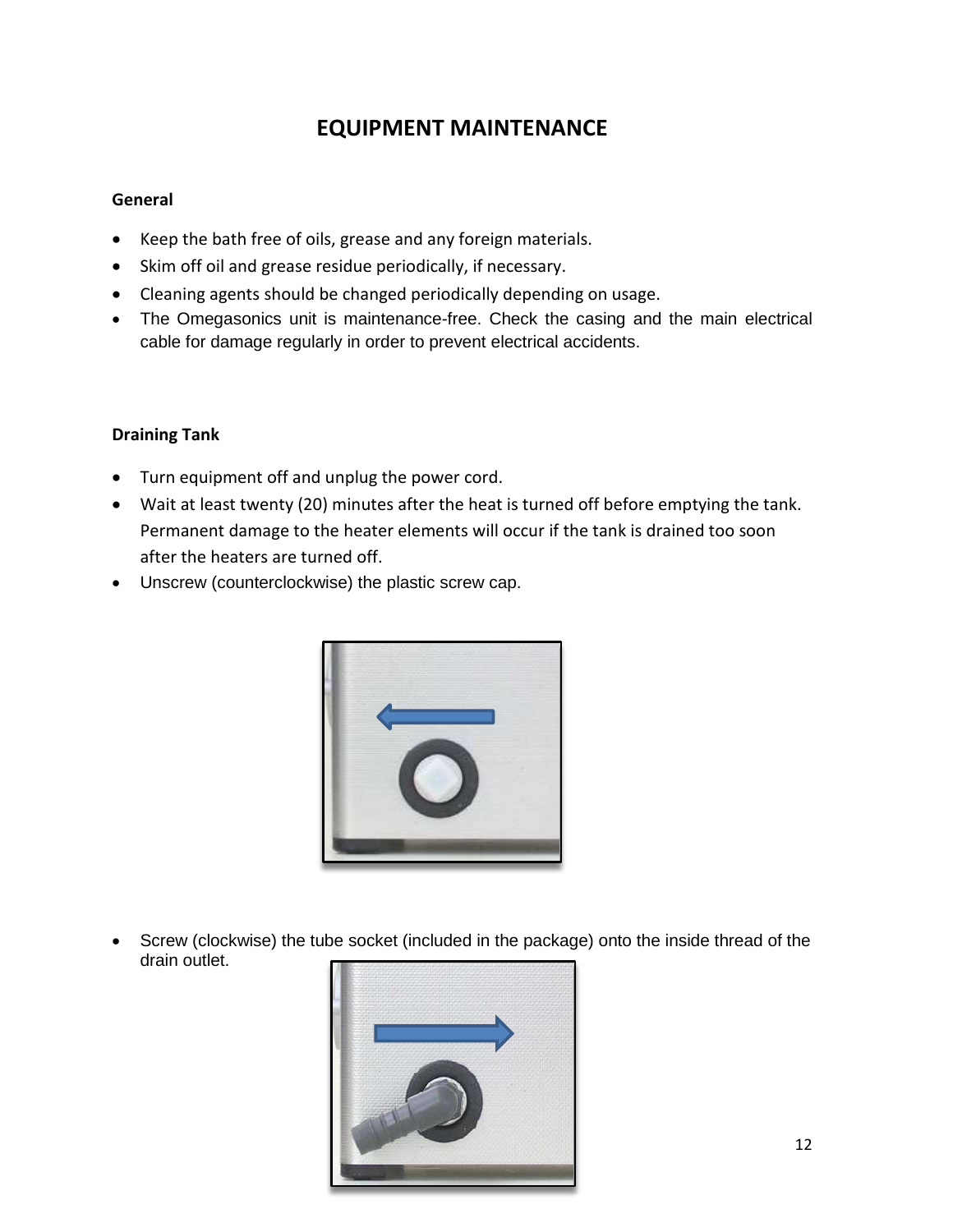- Turn the tube socket into the required drain position. The plastic thread is self-sealing when the socket has been screwed in by hand as far as possible. (**Note:** Unscrewing the tube socket counterclockwise can cause a leak of the thread.)
- Rinse the inside of the tank with clean water.
- Buff the inside of the tank with a clean, soft cloth. Do not use steel wool cleaning pads as they are too abrasive and will scratch the tank surface.
- Lime deposits on the stainless-steel tank can be cleaned gently with an acidic soap (operate the unit with acidic soap concentrate + water).
- Regularly check the fan guard on the fan at the bottom of the unit. Remove any debris to allow sufficient ventilation inside the unit
- **Do not put the unit in or under water.**
- If the unit is used for medical and sanitary purposes it is necessary to disinfect the transducer tank and the surfaces regularly (using standard surface disinfectants).
- If the tank will not be used for a long period of time, wipe the inside and the outside of the tank dry with a dry, clean, soft cloth.
- Close the lid on the cleaning tank. The lid should remain closed when the equipment is not in use to keep dust and debris from accumulating.
- This tank cleaning procedure should be performed every time the bath is changed. Always thoroughly inspect drain areas for leaks.

*When discharging bath and waste, follow all environmental and regulatory requirements. A reputable and licensed waste transportation firm should perform removal of all waste materials. Omegasonics is not liable for improper handling of waste materials.*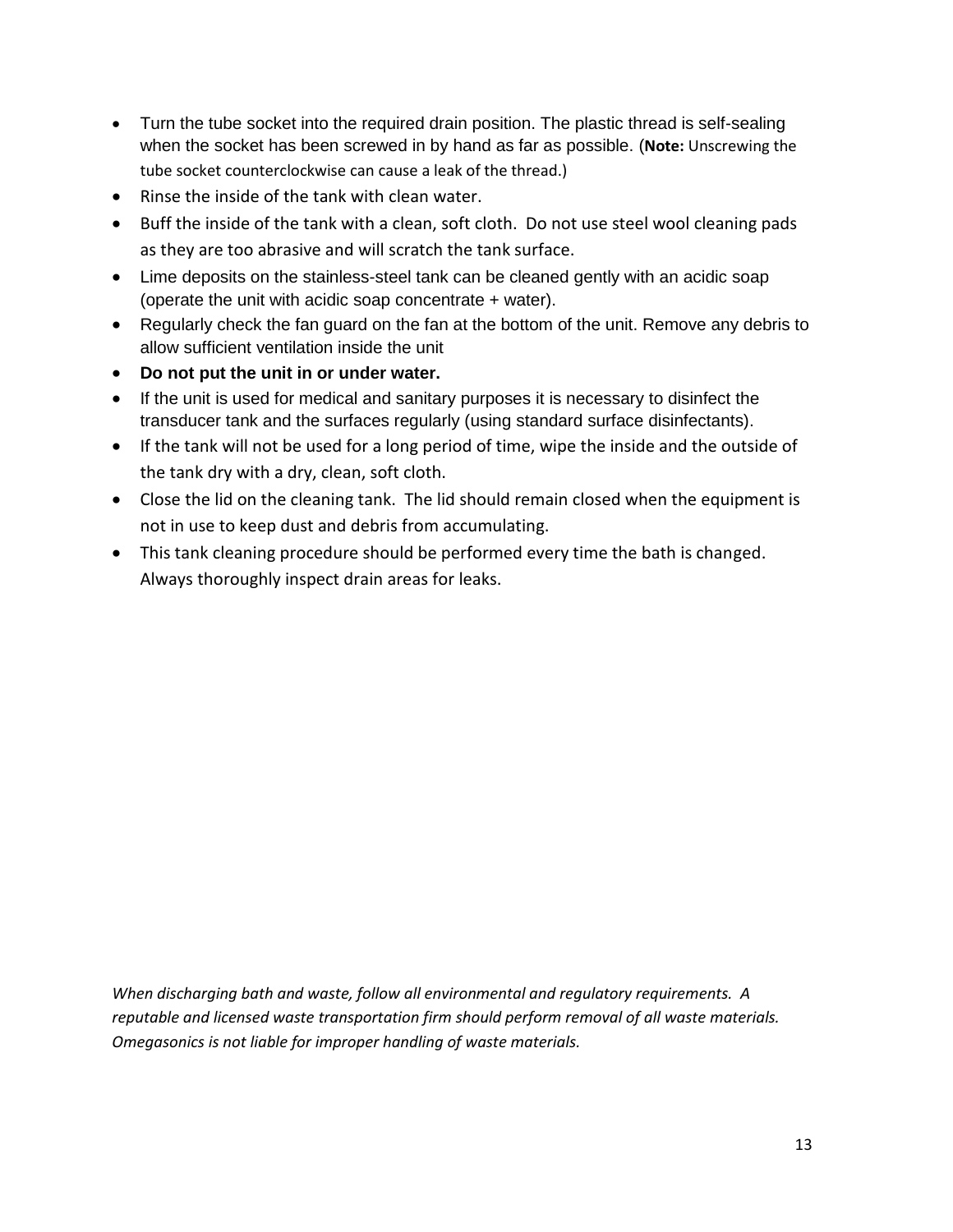### **Service Life of the Transducer Tank**

The transducer tank and particularly the ultrasound transmitting surfaces ware down over time. The changes on the surfaces that occur after a certain operating period are visible first as grey areas and later on as abrasions, the so-called cavitation erosion.

Omegasonics already uses highly cavitation-resistant special steel. To prolong the service life of your ultrasonic unit even more we recommend observing the following instructions:

- Regularly remove any cleaning residues, in particular metal particles and rusty film.
- Use suitable cleaning chemicals, with particular caution concerning the kind of remove contamination.
- Exchange the cleaning medium before it is too heavily contaminated.
- Do not operate the ultrasound unnecessarily; switch off after the cleaning process

### **Repair**

Repair and maintenance which require the unit to be opened must be carried out by authorized and specialized personnel only.

In case of failure of the unit to operate, please contact the manufacturer or your supplier.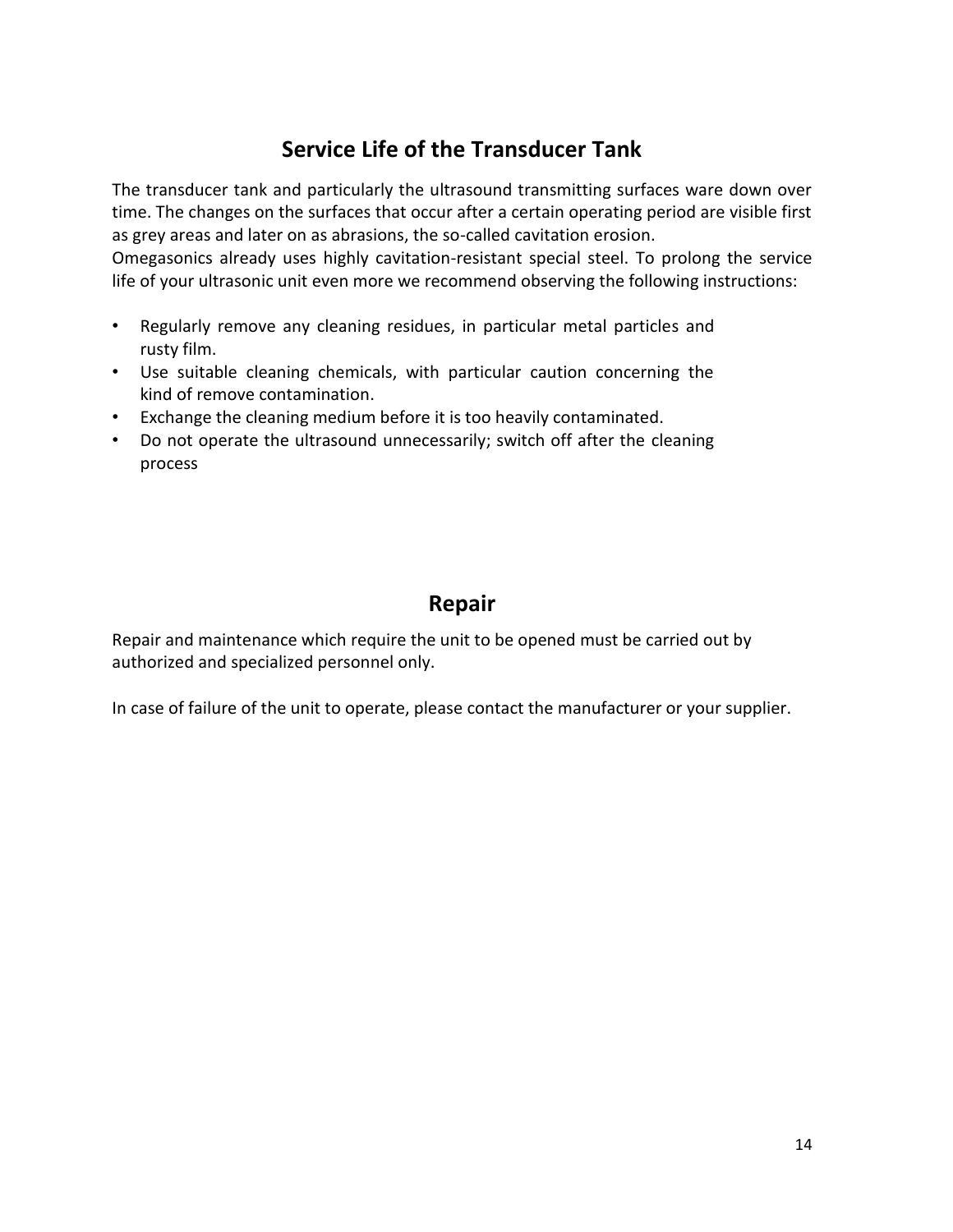# **Trouble Shooting**

| <b>Fault</b>                                                                                  | <b>Possible Cause</b>                                        | <b>Remedy</b>                                                                               |
|-----------------------------------------------------------------------------------------------|--------------------------------------------------------------|---------------------------------------------------------------------------------------------|
| No operating functions; all LED<br>displays dark                                              | Main cable not plugged in                                    | Plug in main cable                                                                          |
|                                                                                               | Socket dead                                                  | Check socket and fuse                                                                       |
|                                                                                               | Main cable damaged or interrupted                            | Replace main cable                                                                          |
|                                                                                               | Faulty electronics                                           | Return unit to supplier or<br>manufacturer                                                  |
| No ultrasound; LED display<br>ultrasound dark                                                 | Turning knob for ultrasound in<br>position, O"               | Switch on ultrasound at turning knob                                                        |
|                                                                                               | Unit is switched off                                         | Switch on the unit at on/off key                                                            |
|                                                                                               | Key (ultrasound) not pressed                                 | Switch key on                                                                               |
|                                                                                               | Faulty electronics                                           | Return unit to supplier or<br>manufacturer                                                  |
| No ultrasound; LED display<br>ultrasound is blinking rapidly = fault<br>indication ultrasound | Unsuitable filling level                                     | Change filling level, switch unit off<br>and on                                             |
|                                                                                               | Faulty electronics                                           | Switch unit off and on if fault occurs<br>again: return unit to supplier or<br>manufacturer |
| Cleaning result not satisfactory                                                              | Possibly no cleaning medium or<br>wrong cleaning medium used | Use suitable cleaning medium                                                                |
|                                                                                               | Possibly cleaning temperature not<br>suitable                | Change temperature                                                                          |
|                                                                                               | Possibly cleaning period too short                           | Repeat cleaning interval                                                                    |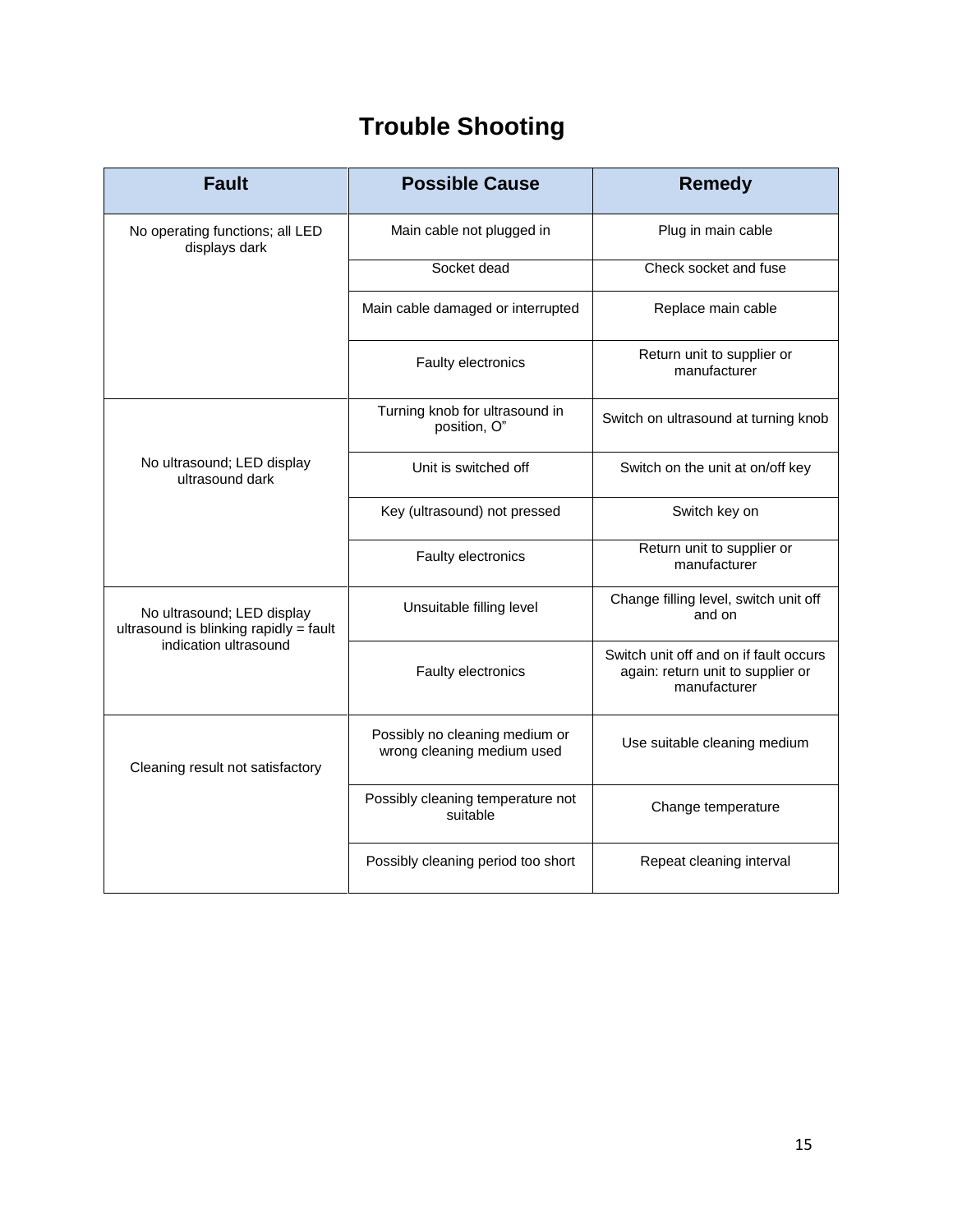# **Trouble Shooting**

| <b>Fault</b>                                                                                                                             | <b>Possible cause</b>                                                                                      | <b>Remedy</b>                                                                               |
|------------------------------------------------------------------------------------------------------------------------------------------|------------------------------------------------------------------------------------------------------------|---------------------------------------------------------------------------------------------|
| Unit does not heat up; LED display<br>temperature dark                                                                                   | turning knob temperature in<br>position "0"                                                                | switch on turning knob temperature                                                          |
|                                                                                                                                          | Unit is switched off                                                                                       | Switch on unit at on/off key                                                                |
|                                                                                                                                          | Faulty electronics                                                                                         | Return unit to supplier or<br>manufacture                                                   |
| No heating; LED display<br>temperature is blinking rapidly =<br>fault indication heating                                                 | Faulty electronics                                                                                         | Switch unit off and on; if fault occurs<br>again; return unit to supplier or<br>manufacture |
| Heating period not satisfactory                                                                                                          | Loss of heating energy                                                                                     | Use cover                                                                                   |
|                                                                                                                                          | No revolution of cleaning liquid                                                                           | e.g. switch on ultrasound                                                                   |
| Unit produces boiling noise during<br>heating up                                                                                         | No revolution of cleaning liquid                                                                           | e.g. switch on ultrasound                                                                   |
| Set temperature is exceeded                                                                                                              | Temperature sensor does not<br>measure the average temperature<br>(no revolution)                          | Revolve liquid by hand or by means<br>of ultrasound                                         |
|                                                                                                                                          | Set temperature too low, ultrasonic<br>energy heats up the liquid more<br>than required (physical process) | For low set temperatures do not<br>switch on heating                                        |
|                                                                                                                                          |                                                                                                            | Switch on ultrasound for short<br>periods only                                              |
| No operation functions; displays of<br>LED ultrasound and LERD<br>temperature are blinking rapidly =<br>fault indication program control | Faulty electronics                                                                                         | Switch unit off and on if fault occurs<br>again; return unit to supplier or<br>manufacturer |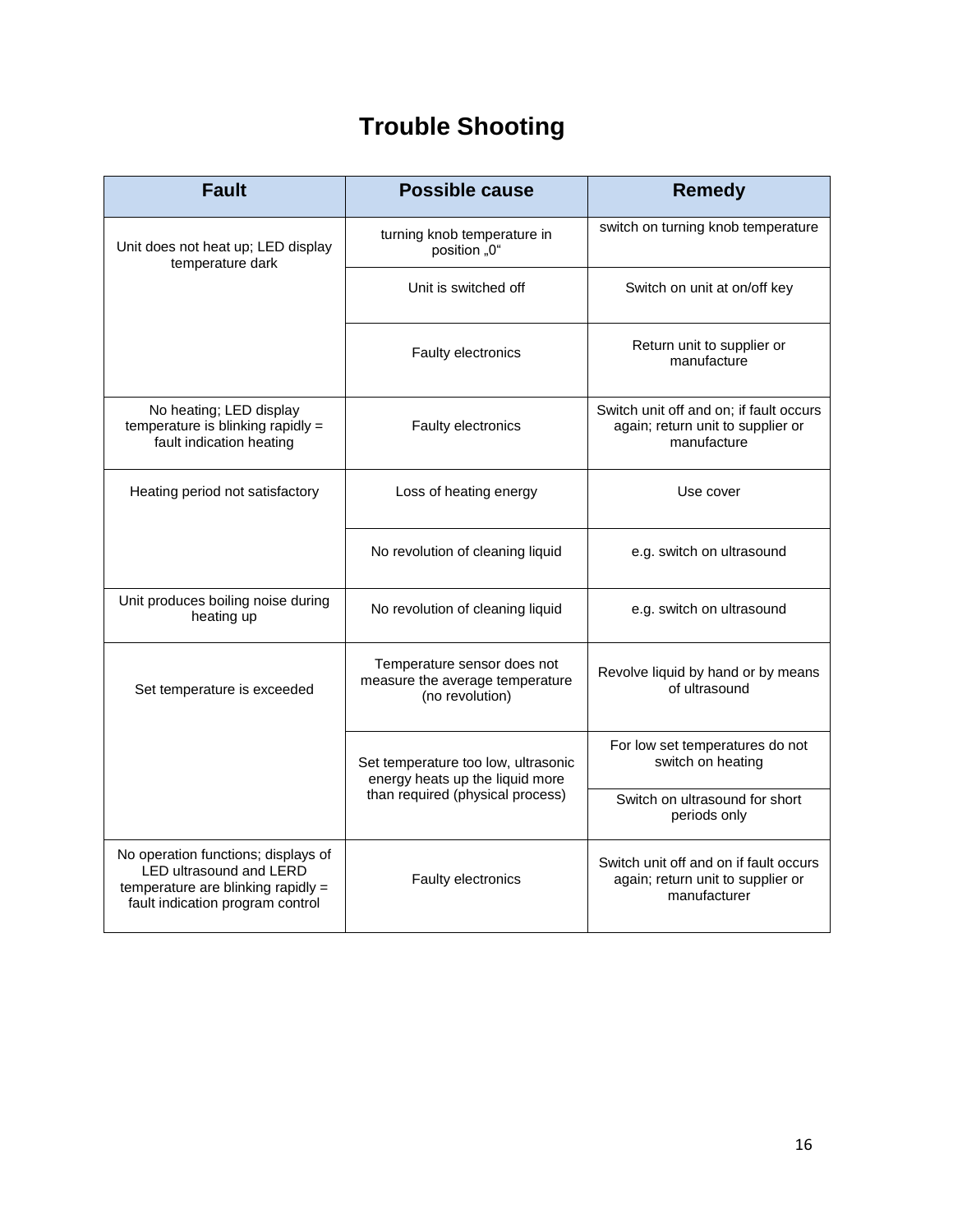# **CLEANING AGENTS - OMEGASONICS**

Omegasonics carries a full line of cleaning agents. Each cleaning agent has a unique cleaning specialty and use. Some of the products are as follows.

- **OmegaSupreme** Heavy-duty degreaser removes carbon, oil, dirt, grease and dirt from a variety of metals. It is excellent for cleaning and brightening ferrous and nonferrous metals. Product may cause aluminum to scar if left in contact with aluminum part for an extended period of time. Product contains a short-term flash rust inhibitor.
- **OmegaClean** General to heavy-duty degreaser which will remove carbon, oil, grease and dirt from a variety of metals and will not harm aluminum finishes. Especially formulated for the aerospace industry as well as for automotive applications. Has built in conditioners for hard water (high calcium and magnesium content) sources and good quality rust inhibitors.
- **OmegaZyme** Ideal for industrial applications cleaning oil and grease from aluminum, stainless steel and titanium parts. Does not remove carbon. Will cause cast iron and cold rolled steel parts to rust if not used in conjunction with silicate, nitrate or trisodium phosphate rust inhibitors or with another cleaning agent containing rust inhibitors.
- **OmegaCitriSurf 2250** Designed for industrial and aerospace applications where stainless steel passivation (the removing of free iron from the surface) is required. Also useful in removing calcium deposits from a variety of metals including brass and steel.
- **Omega DeScaler** A unique product formulated to remove rust, corrosion, heat scale and mineral deposits from a variety of metals. Excellent when used in an ultrasonic tank to remove rust from metal components exposed to extreme moisture and water. Effectively used to remove mineral deposits from heat exchangers
- **Omega Mold Release** A high pH concentrated cleaning agent used successfully to remove burnt-on crystalline rubber, plastic and food from molds, dies and other metal surfaces
- **OmegaBlue**  Designed to remove ink and ink residue from metal and rubber components including Anilox rollers.
- **Omega Aqua Clean LPH** A reduced pH solution designed to clean electronic and electrical components. Also effective at removing solder flux residue. It is safe on all surfaces that can be cleaned in water and any surfaces that may be damaged in a high pH solution.

The above products are concentrates. These products are formulated to be used at a 10 to 1 ratio. Ten 10 parts water one part cleaning detergent